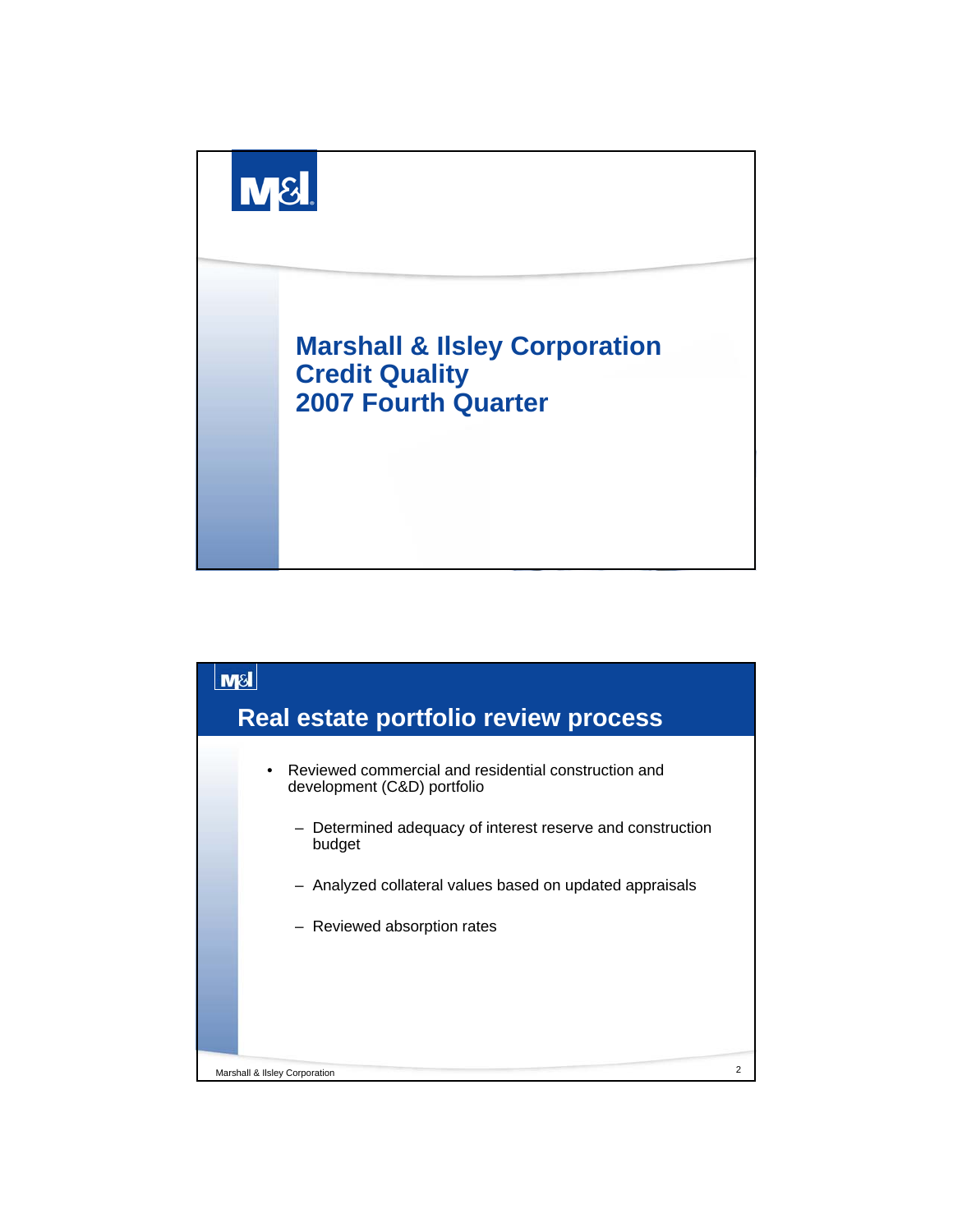|  | <b>Loans reviewed by business unit</b> |                                               |       |                          |         |  |
|--|----------------------------------------|-----------------------------------------------|-------|--------------------------|---------|--|
|  |                                        |                                               |       |                          |         |  |
|  | <b>Business Unit</b>                   | <b>Loans Reviewed</b><br>\$ (mil.)<br>% Total |       | Charge-offs<br>\$ (mil.) | % Total |  |
|  | Arizona                                | \$319                                         | 23 %  | 26                       | 22 %    |  |
|  | Correspondent Banking                  | 264                                           | 19    | 24                       | 21      |  |
|  | West Coast - Florida                   | 327                                           | 23    | 40                       | 34      |  |
|  | Other                                  | 485                                           | 35    | 27                       | 23      |  |
|  | <b>Total Loans &amp; Leases</b>        | \$1,395                                       | 100 % | 117                      | 100 %   |  |
|  |                                        |                                               |       |                          |         |  |
|  |                                        |                                               |       |                          |         |  |

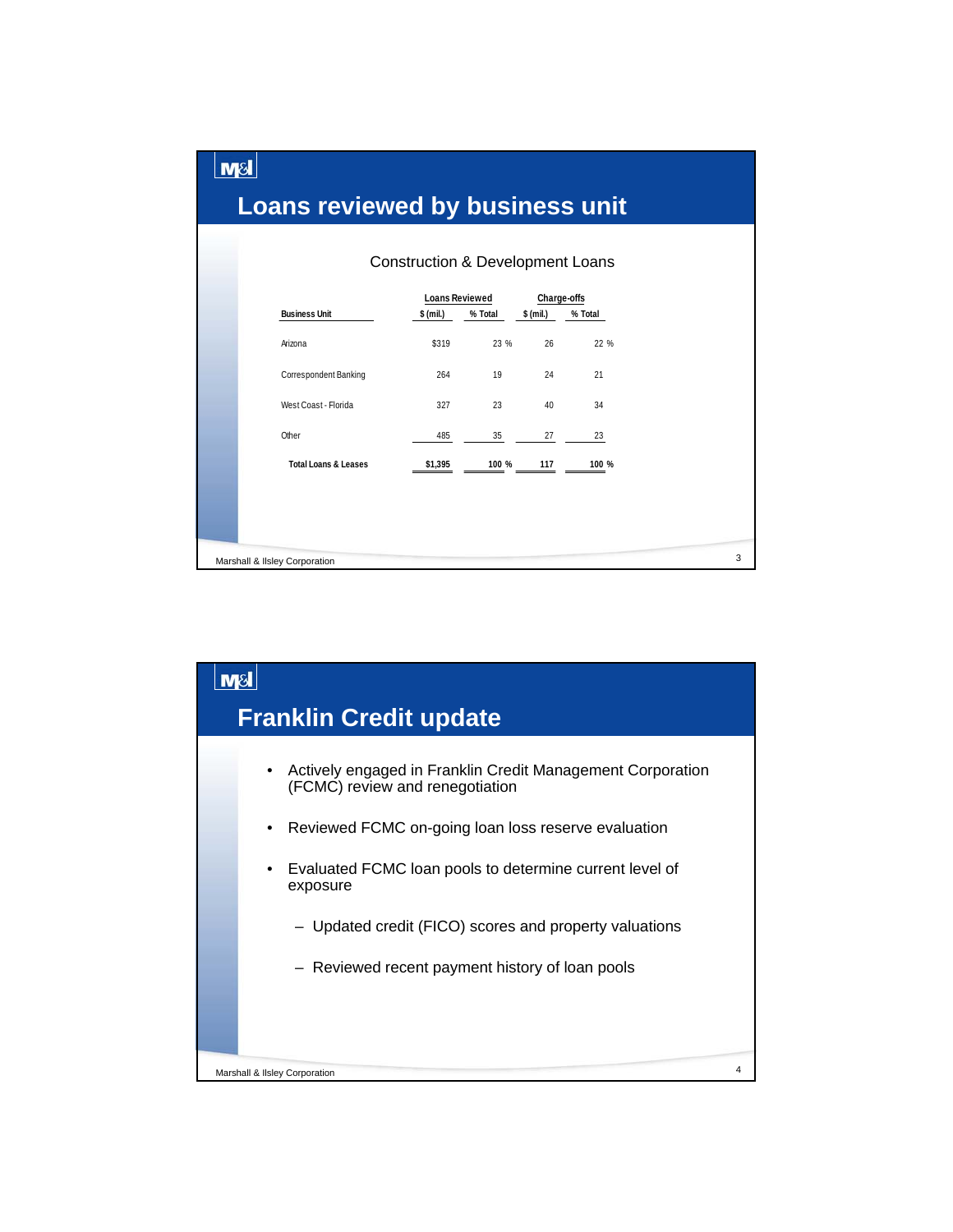

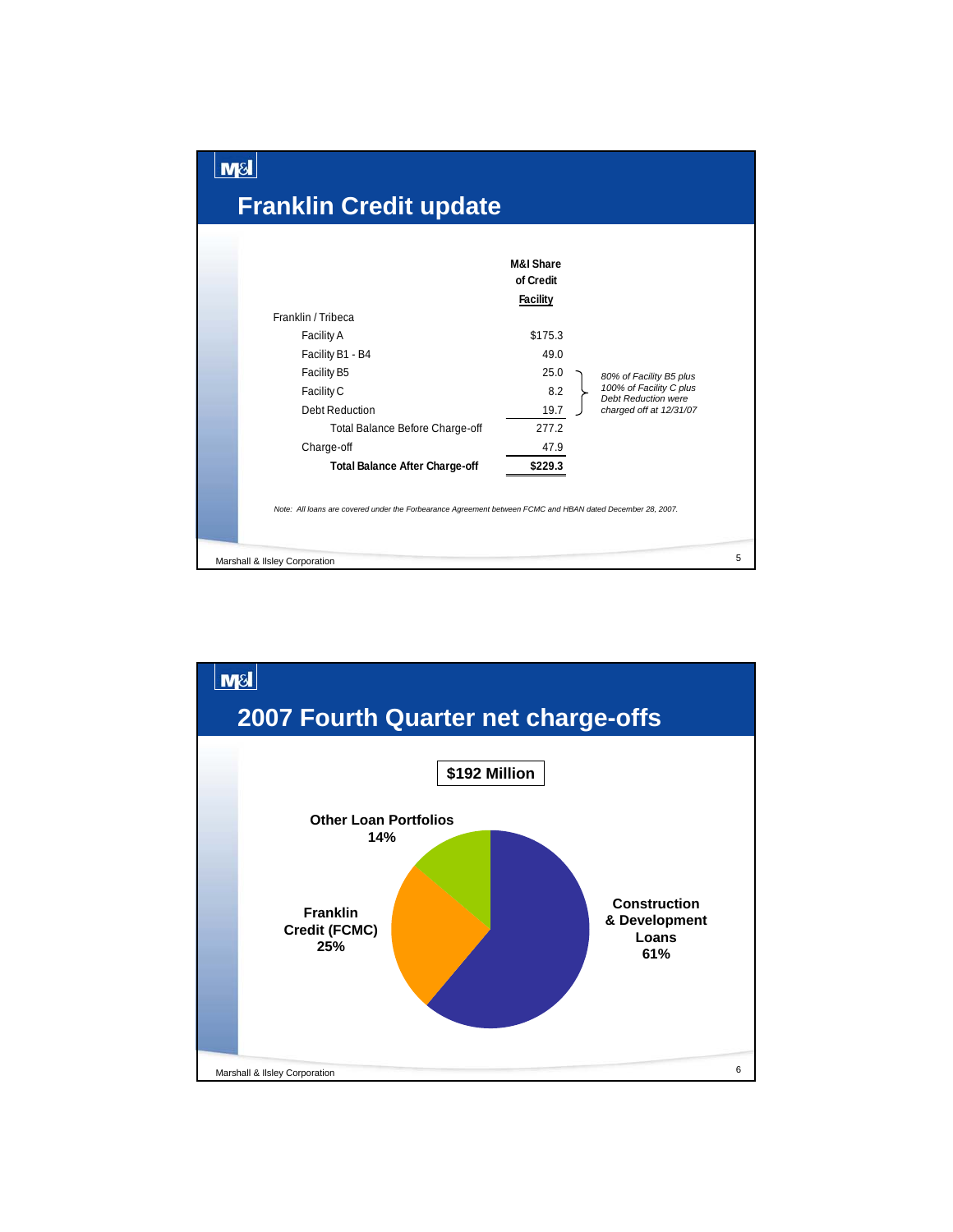| <b>MARSHALL &amp; ILSLEY CORPORATION</b><br><b>TOTAL LOAN PORTFOLIO AS OF</b><br>DECEMBER 31, 2007 (\$millions) | Loans &<br>Leases | % Total<br>Loans &<br>Leases | Non-<br>accrual<br>Loans &<br>Leases | NALs %<br>Loans &<br>Leases by<br>Category* |
|-----------------------------------------------------------------------------------------------------------------|-------------------|------------------------------|--------------------------------------|---------------------------------------------|
| Commercial Loans & Leases                                                                                       | \$14,327          | 31 %                         | \$49                                 | 0.34%                                       |
| <b>Commercial Real Estate</b>                                                                                   | 16,054            | 35                           | 300                                  | 1.87                                        |
| <b>Residential Real Estate</b>                                                                                  | 9.745             | 21                           | 293                                  | 3.01                                        |
| Consumer Loans & Leases                                                                                         | 6,170             | 13                           | 45                                   | 0.72                                        |
| <b>Total Loans &amp; Leases</b>                                                                                 | \$46,296          | 100 %                        | \$687                                | 1.48 %                                      |
| * NAL = Non-accrual loans.                                                                                      |                   |                              |                                      |                                             |

المصطل

| <b>M&amp;</b>                                                                                                    |                   |                             |                                      |                                             |  |
|------------------------------------------------------------------------------------------------------------------|-------------------|-----------------------------|--------------------------------------|---------------------------------------------|--|
| <b>Real estate portfolio summary</b>                                                                             |                   |                             |                                      |                                             |  |
| <b>MARSHALL &amp; ILSLEY CORPORATION</b><br><b>REAL ESTATE PORTFOLIO AS OF</b><br>DECEMBER 31, 2007 (\$millions) | Loans &<br>Leases | %Total<br>Loans &<br>Leases | Non-<br>accrual<br>Loans &<br>Leases | NALs %<br>Loans &<br>Leases by<br>Category* |  |
| <b>Commercial Real Estate</b>                                                                                    | \$16,054          | 35 %                        | \$300                                | 1.87 %                                      |  |
| <b>Construction &amp; Development</b>                                                                            | 4.957             | 11                          | 216                                  | 4.36                                        |  |
| <b>Residential Real Estate</b>                                                                                   | \$9,745           | 21 %                        | \$293                                | 3.01 %                                      |  |
| <b>Construction &amp; Development</b>                                                                            | 4.111             | 9                           | 223                                  | 5.43                                        |  |
| Consumer Loans & Leases                                                                                          | \$6,170           | 13 %                        | \$45                                 | 0.72 %                                      |  |
| Home Equity Loans & Lines                                                                                        | 4.413             | 10                          | 42                                   | 0.94                                        |  |
| $NAL = Non-accrual loans$ .                                                                                      |                   |                             |                                      |                                             |  |
| Note: Ratios may not tie to balances shown due to rounding.                                                      |                   |                             |                                      |                                             |  |
| Marshall & Ilsley Corporation                                                                                    |                   |                             |                                      |                                             |  |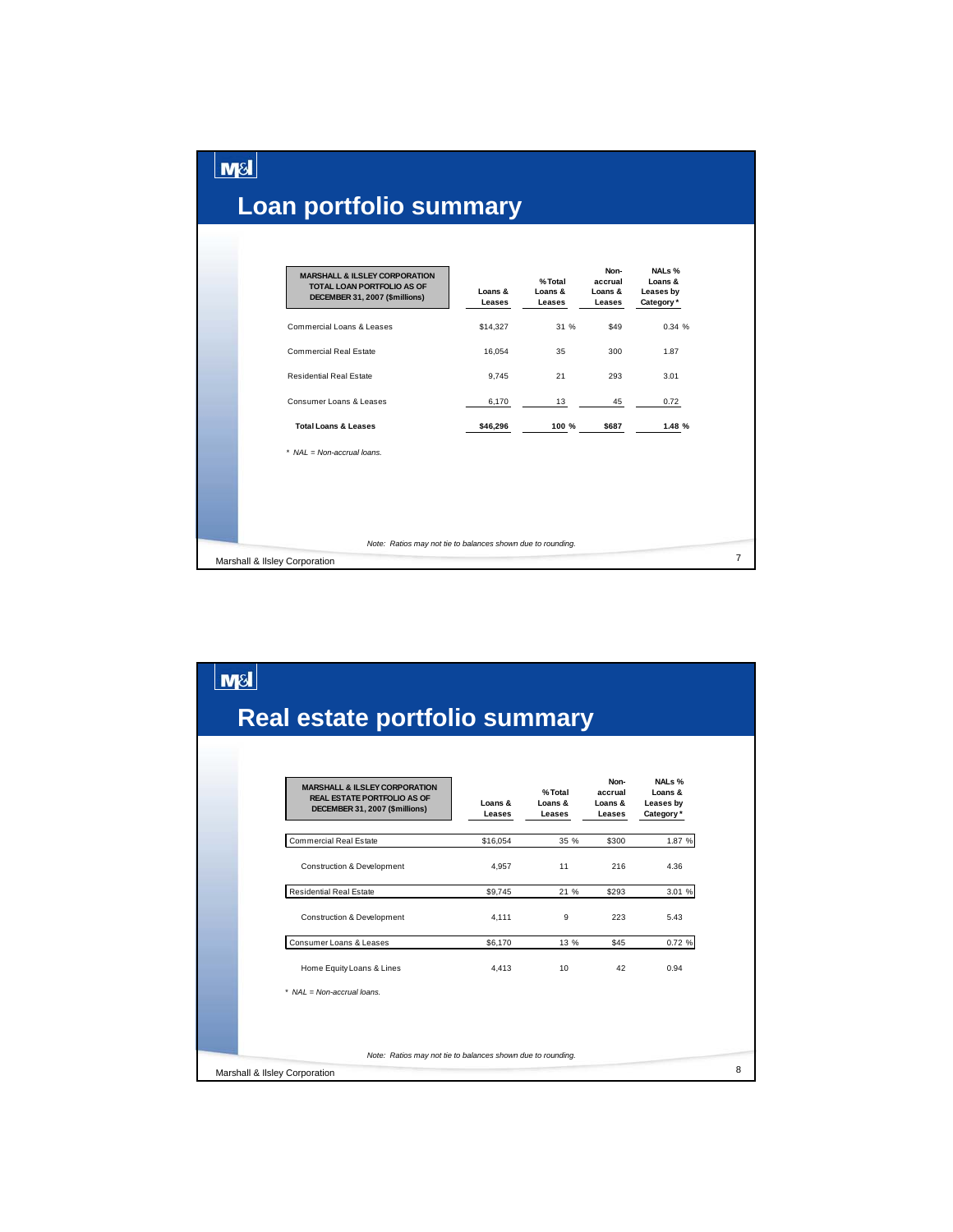## **Selected business unit summary**

 $M<sub>8</sub>$ 

| Loans &<br>Leases | %Total<br>Loans &<br>Leases | accrual<br>Loans &<br>Leases                                | Loans &<br>Leases by<br>Category* |
|-------------------|-----------------------------|-------------------------------------------------------------|-----------------------------------|
| \$7,289           | 16 %                        | \$189                                                       | 2.60 %                            |
| 2,443             | 5                           | 121                                                         | 4.96                              |
| \$1,353           | 3%                          | \$141                                                       | 10.44 %                           |
| 539               | $\mathbf{1}$                | 120                                                         | 22.19                             |
| \$2,697           | 6 %                         | \$105                                                       | 3.89 %                            |
| 424               | 1                           | 53                                                          | 12.53                             |
|                   |                             |                                                             |                                   |
|                   |                             |                                                             |                                   |
|                   |                             | Note: Ratios may not tie to balances shown due to rounding. |                                   |

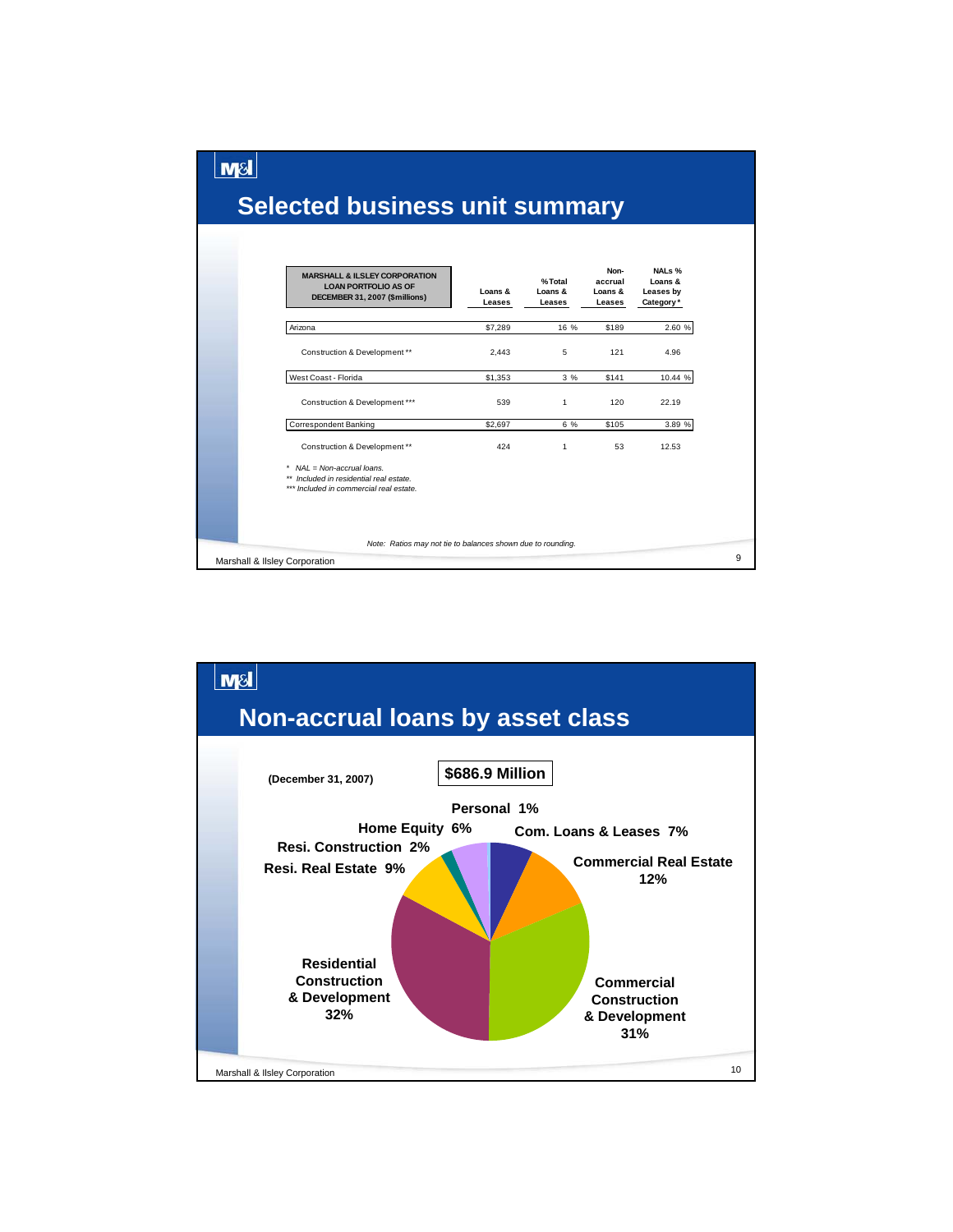

| Largest non-accrual loans                                               |                    |                                                                        | (December 31, 2007)                                                                        |    |
|-------------------------------------------------------------------------|--------------------|------------------------------------------------------------------------|--------------------------------------------------------------------------------------------|----|
| housing-related credits across geographies                              |                    |                                                                        | Non-accrual loans > \$5 million are concentrated in                                        |    |
|                                                                         | # of               |                                                                        |                                                                                            |    |
| <b>Dollar Range of NALs</b>                                             | Loans              |                                                                        | Total \$240.3 million (35% of total NALs)                                                  |    |
| $$15+$ million<br>\$10 - \$14.9 million<br>\$5 - \$9.9 million<br>Total | 3<br>4<br>21<br>28 | Largest NAL \$19.7 million<br>Number of NALs by asset class:           | (13) Commercial construction & development,<br>(8) Residential construction & development, |    |
|                                                                         | I nans             | (5) Loans secured by vacant land,<br>(2) Commercial / business purpose |                                                                                            |    |
| Origination Date of NALs                                                | (Smil.)            |                                                                        |                                                                                            |    |
|                                                                         |                    | Number of NALs by business unit:                                       |                                                                                            |    |
| 2006                                                                    | \$81.1             |                                                                        | (12) West Coast - Florida, (8) Correspondent banking,                                      |    |
| 2005                                                                    | 125.3              |                                                                        | (5) Arizona, (2) Kansas City, (1) Minneapolis                                              |    |
| 2004<br>2003                                                            | 16.5<br>17.4       | Number of NALs by geography:                                           |                                                                                            |    |
| Total                                                                   | \$240.3            |                                                                        | (15) Florida, (4) Arizona, (3) Illinois, (2) Minnesota,                                    |    |
|                                                                         |                    |                                                                        | (1) California, (1) Missouri, (1) New Jersey, (1) Utah                                     |    |
| $NAL = Non-accrual loans.$                                              |                    |                                                                        |                                                                                            |    |
| Marshall & Ilsley Corporation                                           |                    |                                                                        |                                                                                            | 12 |